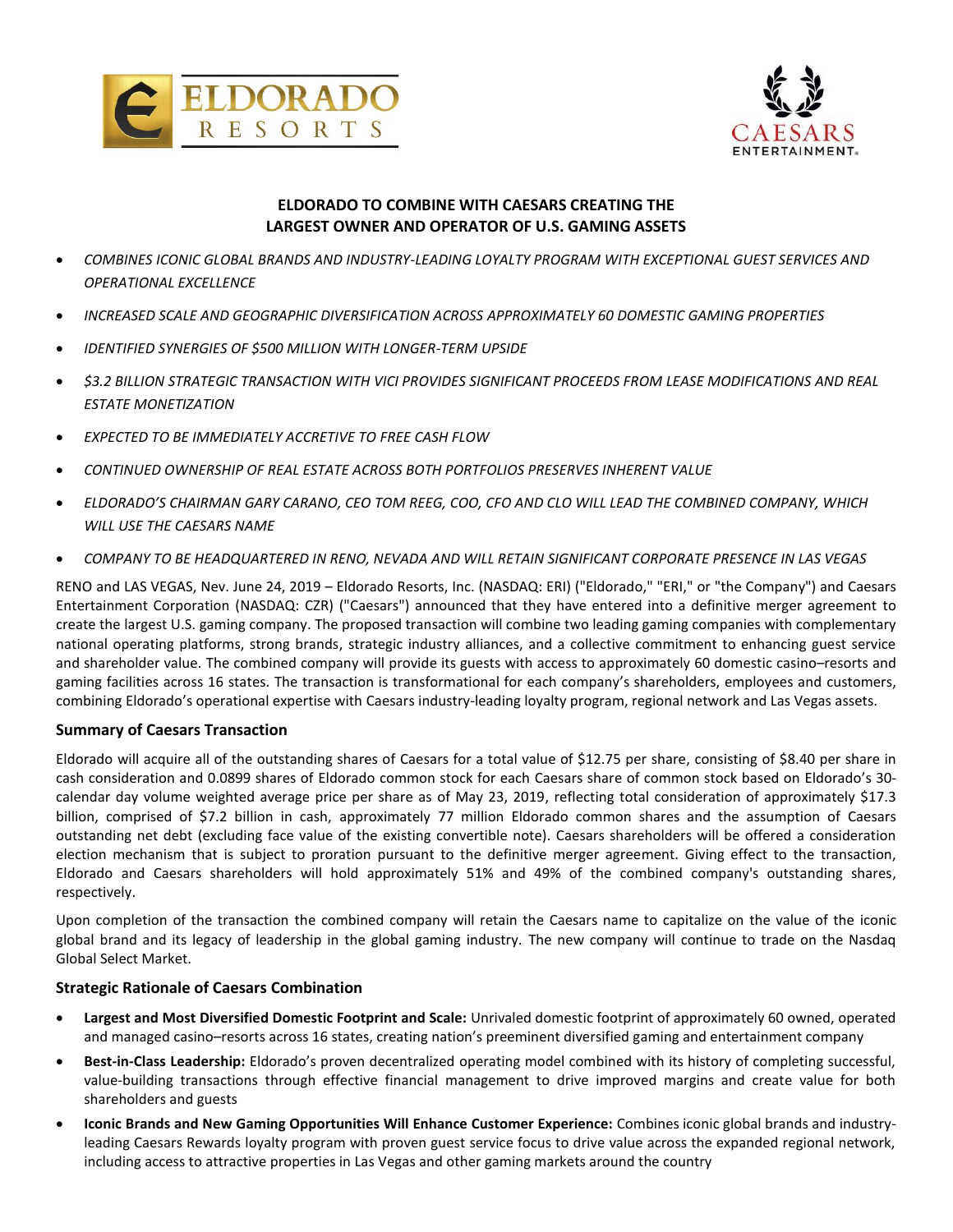- **Completion of Las Vegas Strip Room Remodels in 2021:** Caesars Las Vegas asset portfolio has recently undergone \$1.2 billion of enhancements and room remodels that positions the portfolio for improved operating performance in the near-term
- **Significant Identified Synergies:** Eldorado management has a demonstrated track record of successfully integrating acquired companies and achieving stated synergy targets and expects to achieve approximately \$500 million of synergies in the first year following closing. Additionally, Eldorado sees long-term cost and revenue synergy upside opportunities

### **Summary of \$3.2 Billion Strategic Transaction with VICI**

VICI Properties, Inc. (NYSE: VICI) ("VICI") and Eldorado have entered into a master transaction agreement in connection with the acquisition of the real estate of three assets and amendment of existing leases and right of first refusals. Furthermore, in connection with the transaction, the parties have agreed to the following:

- VICI will acquire the real estate associated with Harrah's Resort Atlantic City, Harrah's Laughlin Hotel & Casino, and Harrah's New Orleans Hotel & Casino for approximately \$1.8 billion. The properties will be added to an existing master lease and will have an initial annual rent of approximately \$154 million. The proceeds from this transaction represent a rent multiple of 11.75x;
- An amendment to the terms of the existing CPLV and HLV single asset leases, following closing of the transaction, which will result in a combination of these existing leases into a new Las Vegas master lease and an increase in the annual rent payment on the Las Vegas master lease of \$98.5 million, resulting in proceeds of approximately \$1.4 billion. The proceeds represent a rent multiple of 14.25x;
- A put/call option on Caesars Centaur assets at a 12.5x put rent multiple / 13.0x call rent multiple, exercisable between January 2022 and December 2024; and,
- VICI granted right of first refusals for whole asset sale or sale-leaseback transactions on two Las Vegas Strip properties and Horseshoe Casino Baltimore

## **Optimized Lease Structure and Balance Sheet**

- **Win-Win Transaction with VICI:** Strategic transaction with VICI encompassing amendments to existing leases and acquisition of the real estate of three properties generates \$3.2 billion of gross proceeds to immediately strengthen the combined company's balance sheet, while providing growth for VICI
- **Attractive Financial Profile:** Materially enhanced financial scale and flexibility with additional growth and stability driven by the world's largest gaming customer database
- **Commitment to a Strong Balance Sheet:** Transaction expected to be immediately accretive to free cash flow with significant cash flows from the combined company to be allocated to leverage reduction

**Tom Reeg, Chief Executive Officer of Eldorado, commented**, "Eldorado's combination with Caesars will create the largest owner and operator of U.S. gaming assets and is a strategically, financially and operationally compelling opportunity that brings immediate and long-term value to stakeholders of both companies. Together, we will have an extremely powerful suite of iconic gaming and entertainment brands, as well as valuable strategic alliances with industry leaders in sports betting and online gaming. The combined entity will serve customers in essentially every major U.S. gaming market and will marry best-of-breed practices from both entities to ensure high levels of customer satisfaction and significant shareholder returns.

"As with our past transactions, we have a detailed plan for significant synergy realization. Relative to our prior acquisitions, the combination with Caesars presents attractive incremental revenue synergy opportunities as we plan to strengthen Caesars Rewards, the industry's leading player loyalty and CMS database, and combine it with Eldorado's to market to over 65 million rewards customers nationally. Additionally, the transaction bears benefits beyond the strategic merits of the combination with Caesars in isolation. Our agreement with VICI favorably positions both platforms by enhancing the value of our combined company's assets and further solidifies the growth profile of VICI.

"Eldorado's history of completing successful, value-enhancing transactions has focused on prioritizing operating discipline with the goal of delivering best-in-class gaming and entertainment experiences and amenities to customers, unlocking the long-term value of acquired companies and assets through effective financial management, and completing return-focused investments in our properties that elevate the guest experience as well as our competitive position and overall returns. We intend to allocate the significant free cash flow from the combined company to reduce leverage while investing to improve the customer experience across the platform. We could not be more excited about the future as we bring together two industry leaders that will generate significant opportunities for our employees, customers, partners and shareholders."

**Jim Hunt, Chairman of Caesars, said**, "This announcement is the culmination of a thorough evaluation by the Caesars Board of Directors. The Board unanimously concluded that the combination of these two companies creating an even stronger entity is a decision for our shareholders' consideration and vote for immediate and ongoing value."

**Tony Rodio, Chief Executive Officer of Caesars, added**, "We believe this combination will build on the accomplishments and best-inclass operating practices of both companies. I'm familiar with Eldorado and its management team, having worked with them on a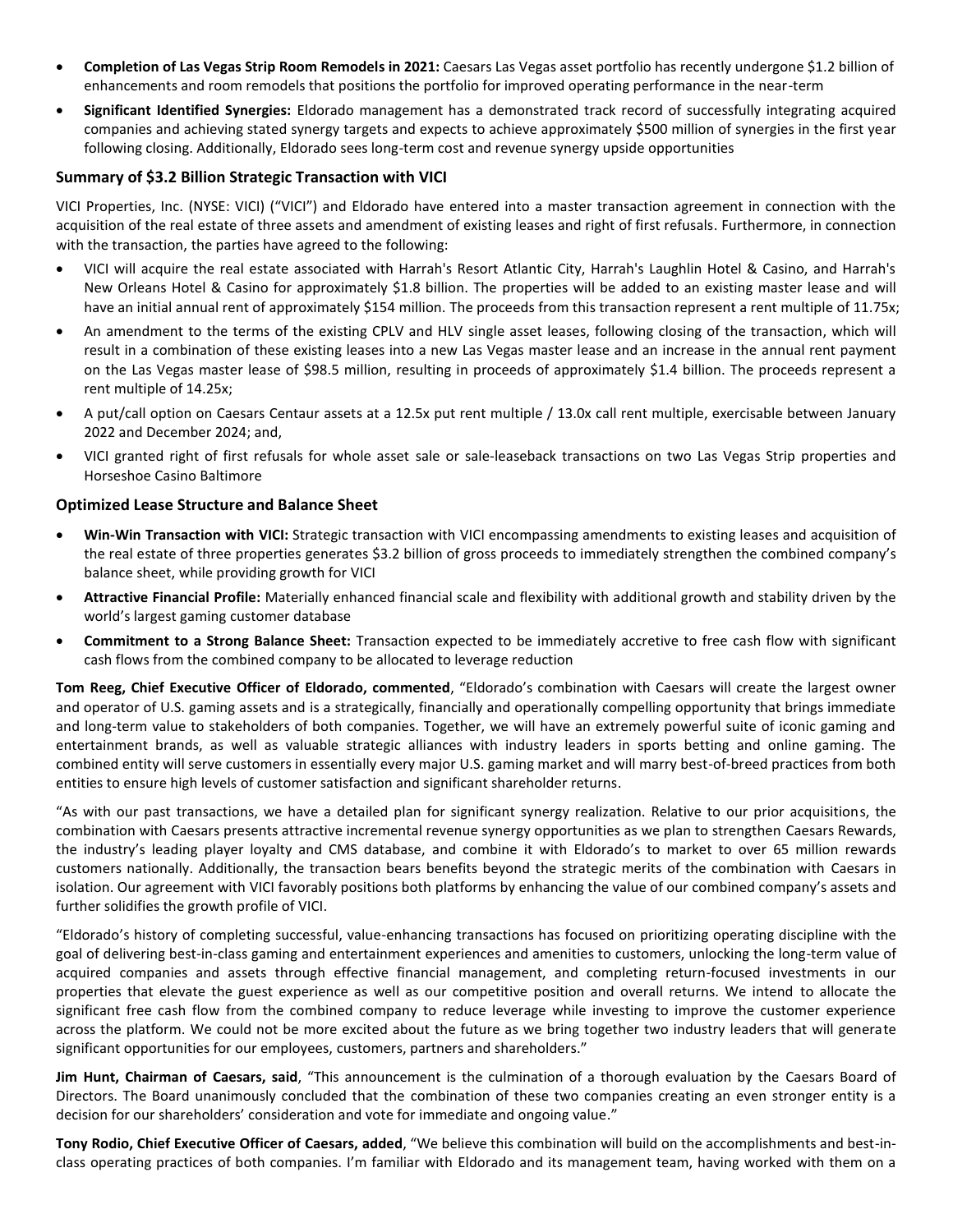previous transaction, and I look forward to collaborating with them to bring our companies together. We are excited to integrate Caesars Rewards with the combined portfolio. The incorporation of Caesars Rewards has produced strong results at the recently acquired Centaur properties. By joining forces, we believe the new Caesars will be well-positioned to compete in our dynamic industry."

**Ed Pitoniak, Chief Executive Officer of VICI, said**, "VICI is honored and excited to be integrally involved with Eldorado in this transformative transaction. As a REIT, we seek to partner with operators who have the most powerful, valuable and enduring relationships with the end users of our real estate. Under Tom Reeg's leadership and front-line focus, the combination of Eldorado and Caesars will yield the most compelling guest experiences and network effect in American gaming."

### **Governance and Timing**

- The combined company's Board of Directors will consist of 11 members, six of whom will come from Eldorado's Board of Directors and five of whom will come from Caesars Board of Directors
- The transactions have been unanimously approved by the Boards of Directors of Eldorado, Caesars and VICI. The Caesars transaction is subject to approval of the stockholders of Eldorado and Caesars, the approval of applicable gaming authorities, the expiration of the applicable Hart-Scott-Rodino waiting period and other customary closing conditions, and is expected to be consummated in the first half of 2020

## **Advisors**

J.P. Morgan, Credit Suisse and Macquarie Capital are serving as financial advisors to Eldorado. Milbank LLP and Latham & Watkins LLP are serving as Eldorado's legal counsel. PJT Partners LP is serving as financial advisor to Caesars. Skadden, Arps, Slate, Meagher & Flom LLP is serving as Caesars legal counsel.

## **Conference Call, Webcast, Investor Presentation**

Eldorado will host a conference call today, June 24, at 8:15 a.m. ET to review the transaction and host a question and answer session. To access the conference call, interested parties may dial 201-493-6780 (domestic and international callers). Participants can also listen to a live webcast of the call from Eldorado's website at ir.eldoradoresorts.com. During the conference call and webcast, management will review a presentation summarizing the proposed transaction which can be accessed at ir.eldoradoresorts.com. A webcast replay will be available for 90 days following the live event at ir.eldoradoresorts.com. Please call five minutes in advance to ensure that you are connected. Questions and answers will be taken only from participants on the conference call. For the webcast, please allow 15 minutes to register, download and install any necessary software.

#### **Analyst/Investor Meeting**

Eldorado CEO, Tom Reeg and CFO, Bret Yunker will host a live meeting and question and answer session with analysts and institutional investors Tuesday, June 25, 2019 at 8:00 a.m. ET in New York City. Participation in the meeting is by confirmed RSVP only and if you are interested in attending the meeting, please contact JCIR at 212-835-8500 for location and other details.

#### **About Eldorado**

Eldorado is a leading casino entertainment company that owns and operates twenty-six properties in twelve states, including Colorado, Florida, Illinois, Indiana, Iowa, Louisiana, Mississippi, Missouri, Nevada, New Jersey, and Ohio. In aggregate, Eldorado's properties feature approximately 23,000 slot machines and VLTs and approximately 650 table games, and over 12,000 hotel rooms. For more information, please visit [www.eldoradoresorts.com.](http://www.eldoradoresorts.com/)

#### **About Caesars**

Caesars is the world's most geographically diversified casino-entertainment company. Since its beginning in Reno, Nevada, in 1937, Caesars has grown through development of new resorts, expansions and acquisitions, and now operates casinos on three continents. The company's resorts operate primarily under the Harrah's®, Caesars® and Horseshoe® brand names. Caesars also owns the London Clubs International family of casinos. Caesars currently owns and operates 34 casinos and resorts in Kentucky, Illinois, Indiana, Iowa, Louisiana, Mississippi, Missouri, Nevada and New Jersey. Domestically, Caesars properties feature approximately 48,000 slot machines and VLTs and approximately 3,000 table games, and over 39,000 hotel rooms. The company is based in Las Vegas, Nevada. To learn more about Caesars, please visi[t www.caesars.com.](http://www.caesars.com/)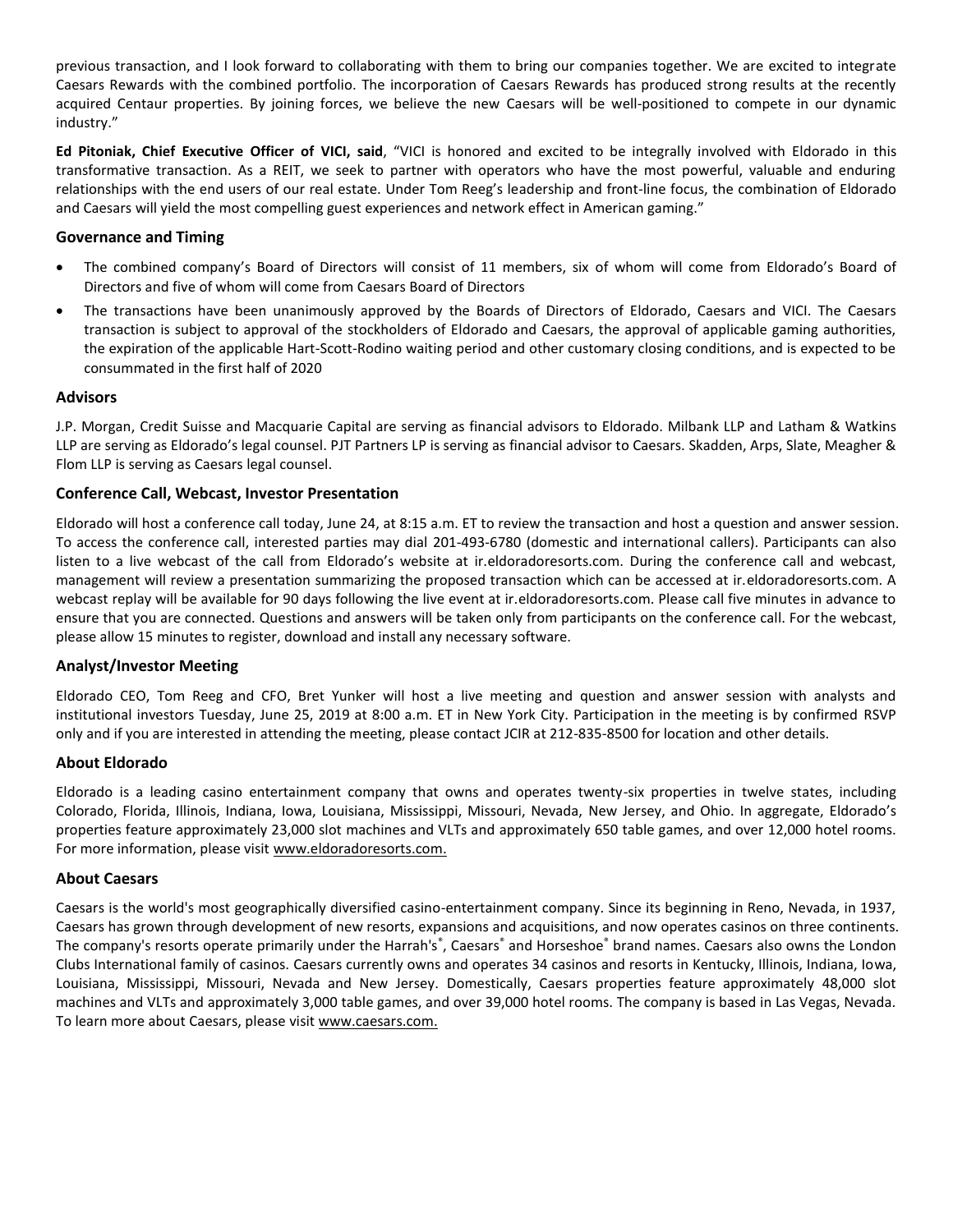# **Additional Information**

This communication does not constitute an offer to buy or solicitation of an offer to sell any securities. In connection with the proposed transaction, Eldorado intends to file with the SEC a registration statement on Form S-4 (the "registration statement") that will include a joint proxy statement of Eldorado and Caesars that also constitutes a prospectus of Eldorado and Caesars (the "joint proxy statement/prospectus"). Each of Eldorado and Caesars will provide the joint proxy statement/prospectus to their respective stockholders. Eldorado and Caesars also plan to file other relevant documents with the SEC regarding the proposed transaction. This document is not a substitute for the joint proxy statement/prospectus or registration statement or any other document which Eldorado or Caesars may file with the SEC in connection with the proposed transaction. INVESTORS AND SECURITY HOLDERS ARE URGED TO READ THE JOINT PROXY STATEMENT/PROSPECTUS AND OTHER RELEVANT DOCUMENTS FILED WITH THE SEC CAREFULLY AND IN THEIR ENTIRETY WHEN THEY BECOME AVAILABLE BECAUSE THEY WILL CONTAIN IMPORTANT INFORMATION ABOUT THE PROPOSED TRANSACTION. You may obtain a copy of the joint proxy statement/prospectus (when it becomes available), the registration statement (when it becomes available) and other relevant documents filed by Eldorado and Caesars without charge at the SEC's website, www.sec.gov, or by directing a request when such a filing is made to (1) Eldorado Resorts, Inc. by mail at 100 West Liberty Street, Suite 1150, Reno, Nevada 89501, Attention: Investor Relations, by telephone at (775) 328-0112 or by going to the Investor page on Eldorado's corporate website at www.eldoradoresorts.com; or (2) Caesars Entertainment Corporation by mail at Caesars Palace, One Caesars Palace Drive, Las Vegas, Nevada 89109, Attention: Investor Relations, by telephone at (800) 319-0047, or by going to the Investors page on Caesars' corporate website at investor.caesars.com.

## **Certain Information Regarding Participants**

Eldorado, Caesars and certain of their respective directors and executive officers may be deemed to be participants in the solicitation of proxies from Eldorado and Caesars stockholders in respect of the proposed transaction under the rules of the SEC. You may obtain information regarding the names, affiliations and interests of Eldorado's directors and executive officers in Eldorado's Annual Report on Form 10-K for the year ended December 31, 2018, which was filed with the SEC on March 1, 2019, and its definitive proxy statement for its 2019 Annual Meeting, which was filed with the SEC on April 26, 2019.

Investors may obtain information regarding the names, affiliations and interests of Caesars's directors and executive officers in Caesars's Annual Report on Form 10-K for the year ended December 31, 2018, which was filed with the SEC on February 22, 2019, and its proxy statement for its 2019 Annual Meeting, which was filed with the SEC on May 15, 2019. Other information regarding the participants in the proxy solicitation and a description of their direct and indirect interests, by security holdings or otherwise, will be contained in the joint proxy statement/prospectus and other relevant materials to be filed with the SEC regarding the proposed transaction if and when they become available. Investors should read the joint proxy statement/prospectus carefully and in its entirety when it becomes available before making any voting or investment decisions.

#### **Forward-Looking Statements**

*This communication contains forward-looking statements within the meaning the federal securities laws, including Section 27A of the Securities Act of 1933, as amended, and Section 21E of the Securities Exchange Act of 1934, as amended, and of the Private Securities Litigation Reform Act of 1995. These forward-looking statements are based on the current expectations of Eldorado and Caesars and are subject to uncertainty and changes in circumstances. These forward-looking statements include, among others, statements regarding the expected synergies and benefits of a potential combination of Eldorado and Caesars, including the expected accretive effect of the proposed transaction on Eldorado's results of operations; the anticipated benefits of geographic diversity that would result from the proposed transaction and the expected results of Caesars' gaming properties; expectations about future business plans, prospective performance and opportunities; required regulatory approvals; the expected timing of the completion of the proposed transaction; and the anticipated financing of the proposed transaction. These forward-looking statements may be identified by the use of words such as "expect," "anticipate," "believe," "estimate," "potential," "should," "will" or similar words intended to identify information that is not historical in nature. The inclusion of such statements should not be regarded as a representation that such plans, estimates or expectations will be achieved. There is no assurance that the proposed transaction will be consummated, and there are a number of risks and uncertainties that could cause actual results to differ materially from the forward-looking statements made herein. These risks and uncertainties include: (a)*